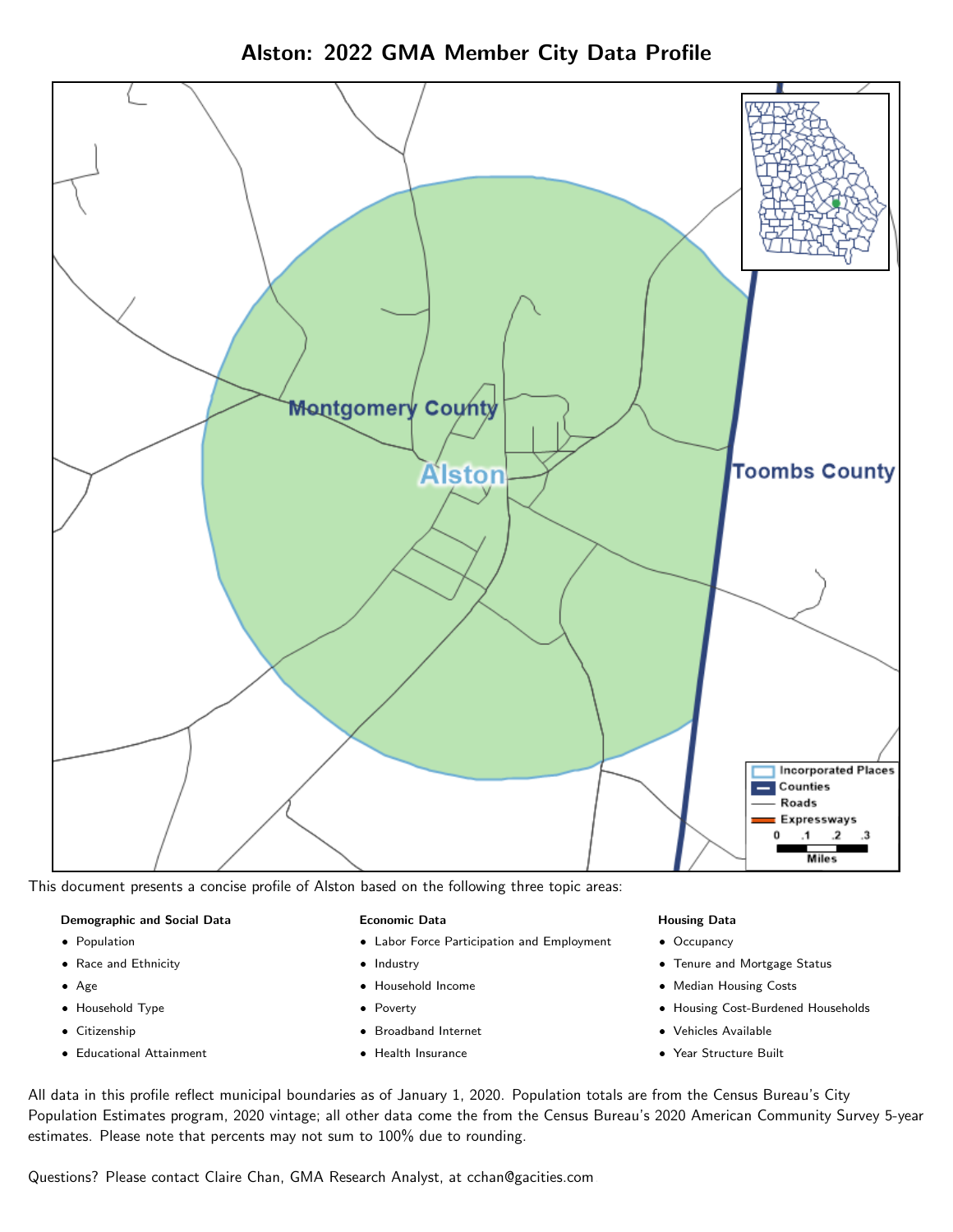# Alston: Demographic and Social



Age



**Citizenship** 



Race and Ethnicity



Source: U.S. Census Bureau, City Population Estimates, 2020 vintage Source: American Community Survey, 2020 5-year estimates, table B03002

# Household Type



Source: American Community Survey, 2020 5-year estimates, table B01001 Source: American Community Survey, 2020 5-year estimates, table B11001

### Educational Attainment



Source: American Community Survey, 2020 5-year estimates, table B05002 Source: American Community Survey, 2020 5-year estimates, table B15002

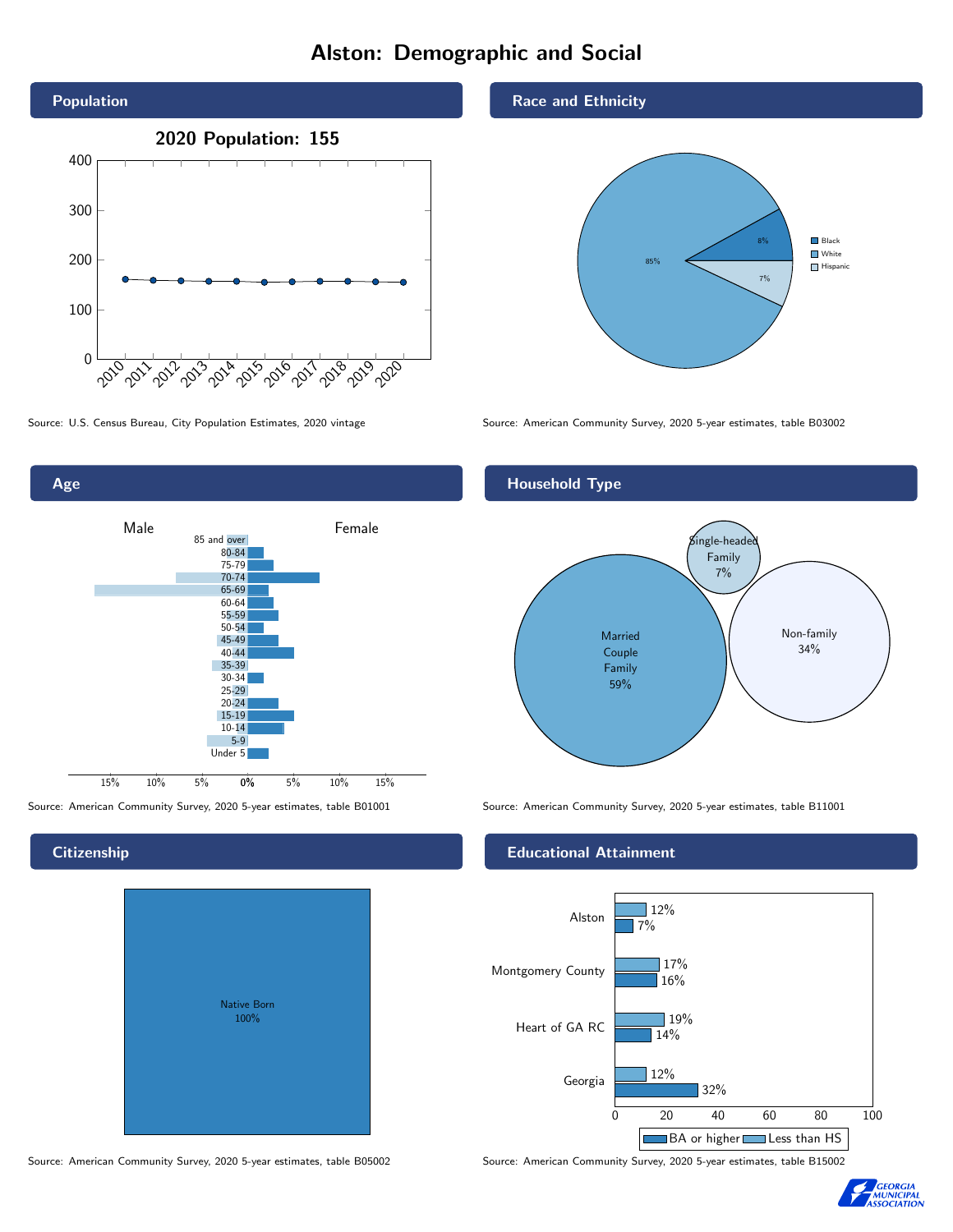# Alston: Economic



Unemployment Rate: 6.5%



Source: American Community Survey, 2020 5-year estimates, table B23001 Note: Unemployment rate is based upon the civilian labor force.

# Household Income



Source: American Community Survey, 2020 5-year estimates, tables B19013 and B19025 Source: American Community Survey, 2020 5-year estimates, table B17010



Source: American Community Survey, 2020 5-year estimates, table B28002 Source: American Community Survey, 2020 5-year estimates, table B18135

#### Industry

| Agriculture, forestry, fishing and hunting, and mining      | $2\%$ |
|-------------------------------------------------------------|-------|
| Construction                                                | 14%   |
| Manufacturing                                               | 16%   |
| <b>Wholesale Trade</b>                                      | 5%    |
| Retail Trade                                                | $0\%$ |
| Transportation and warehousing, and utilities               | 23%   |
| Information                                                 | $0\%$ |
| Finance and insurance, real estate, rental, leasing         | 2%    |
| Professional, scientific, mgt, administrative, waste mgt    | $0\%$ |
| Educational services, and health care and social assistance | 26%   |
| Arts, entertainment, recreation, accommodation, food        | $0\%$ |
| service                                                     |       |
| Other services, except public administration                | $0\%$ |
| Public administration                                       | 12%   |

Source: American Community Survey, 2020 5-year estimates, table C24030

## Poverty



### Health Insurance